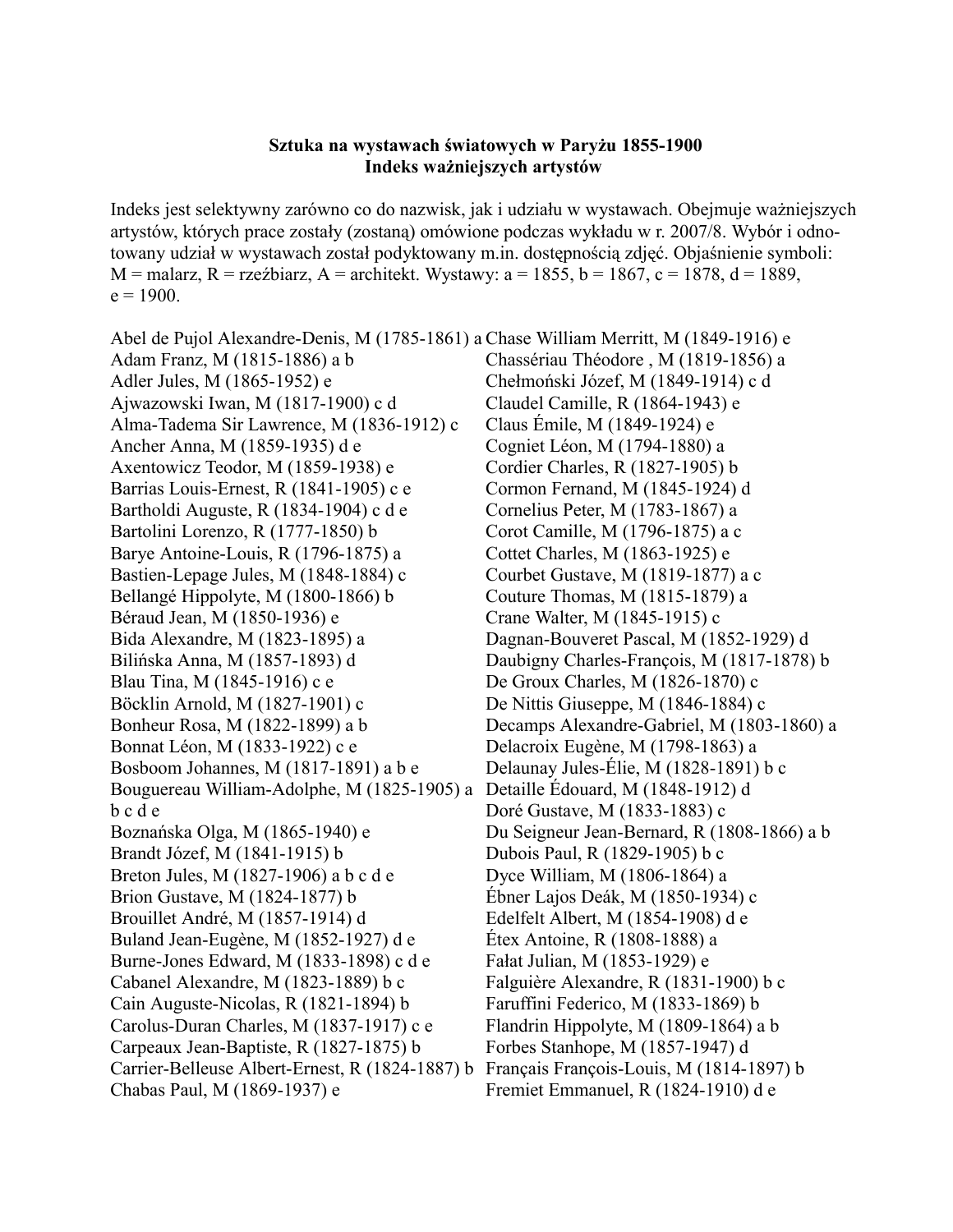Fromentin Eugène , M (1820-1876) b Gebhardt Eduard Karl Franz von, M (1838-1925) Lesser Aleksander, M (1814-1884) b e Gérôme Jean-Léon, M (1824-1904) a b c Gerson Wojciech, M (1831-1901) c Gervex Henri, M (1852-1929) d Gigoux Jean-François, M (1806-1894) b Glaize Auguste, M (1807-1893) b Grottger Artur, M (1837-1867) b Gryglewski Aleksander, M (1833-1879) b Guillaumet Gustave-Achille, M (1840-1887) b Hammershoi Vilhelm, M (1864-1916) d e Hayez Francesco, M (1791-1881) b Hébert Ernest, M (1817-1908) a b Heim François-Joseph, M (1787-1865) a Henner Jean-Jacques, M (1829-1905) b d e Herkomer Hubert von, M (1849-1914) c d Höckert Johan Fredrik, M (1826-1886) b Homer Winslow, M (1836-1910) c e Hörmann Theodor von, M (1840-1895) d Huet Paul, M (1803-1869) a Hunt William Holman, M (1827-1910) a Ingres J.-A.-D., M (1780-1867) a Israëls Jozef, M (1824-1911) c d Jamin Paul, M (1853-1903) e Jansson Eugène, M (1862-1915) e Järnefelt Eero, M (1863-1937) d e Jettel Eugen, M (1845-1901) c d Kapliński Leon, M (1826-1873) b Kaulbach Wilhelm von, M (1805-1874) a b Klimt Gustav, M (1862-1918) e Knaus Ludwig, M (1829-1910) b Kossak Juliusz, M (1824-1899) b Kramskoj Iwan, M (1837-1887) c Kreuger Nils, M (1858-1930) d Krøyer Peder Severin, M (1851-1909) c d e Kuehl Gotthardt, M (1850-1915) d e Kuindżi Archip I., M (1842-1910) c Kupka František, M (1871-1957) e Landseer Edwin, M (1802-1873) a Laurens Jean-Paul, M (1838-1921) c d e Lavery Sir John, M (1856-1941) d e Leibl Wilhelm, M (1844-1900) c d Leighton Frederick Lord, M (1830-1896) e Leistikow Walter, M (1865-1908) e

Lenbach Franz von, M (1836-1904) b e Lévy Émile, M (1826-1890) b c Lewitan Isaak, M (1861-1910) e Leys Henri, M (1815-1869) a b Lhermitte Léon, M (1844-1925) d e Liebermann Max, M (1847-1935) d e Makart Hans, M (1840-1884) c Malczewski Jacek, M (1854-1929) e Maris Jacob, M (1837-1899) d Matejko Jan, M (1838-1893) b c d Mauve Anton, M (1838-1888) d Meissonier Ernest, M (1815-1891) a b c d Menzel Adolph, M (1815-1905) a b c Mesdag Hendrik Willem, M (1831-1915) c d e Meunier Constantin, R (1831-1905) e Miasojedow Grigorij G., M (1835-1911) c Millais Sir John Everett, M (1829-1896) a b Millet Jean-François, M (1814-1875) b Morbelli Angelo, M (1853-1919) e Moreau Gustave, M (1826-1898) a b c e Moreau-Vauthier Augustin-Jean, R (1831-1893) c Mulready William, M (1786-1863) a Munch Edvard, M (1863-1944) d Munkácsy Mihály, M (1844-1900) c d Neuville Alphonse de, M (1835-1885) c Nielsen Ejnar, M (1872-1956) e Nordström Karl, M (1855-1923) d e Orchardson William Quiller, M (1835-) d Paál László, M (1846-1879) c Pankiewicz Józef, M (1866-1940) d e Pelizza da Volpedo Giuseppe, M (1868-1907) e Perow (Pierow) Wasilij, M (1832-1882) c Philipsen Theodor Esbern, M (1840-1920) e Piloty Karl Theodor von, M (1824-1886) b Pils Isidore, M (1815-1875) a Poynter Sir Edward John, M (1836-1919) e Protais Paul-Alexandre, M (1826-1890) b Puvis de Chavannes Pierre, M (1824-1898) b Raffaelli Jean-François, M (1850-1924) d e Ramberg Arthur Georg, M (1819-1875) b Regnault Henri, M (1843-1871) c Repin Ilia, M (1844-1930) c Ribarz Rudolf, M (1848-1904) c d Ribot Théodule, M (1823-1891) b c